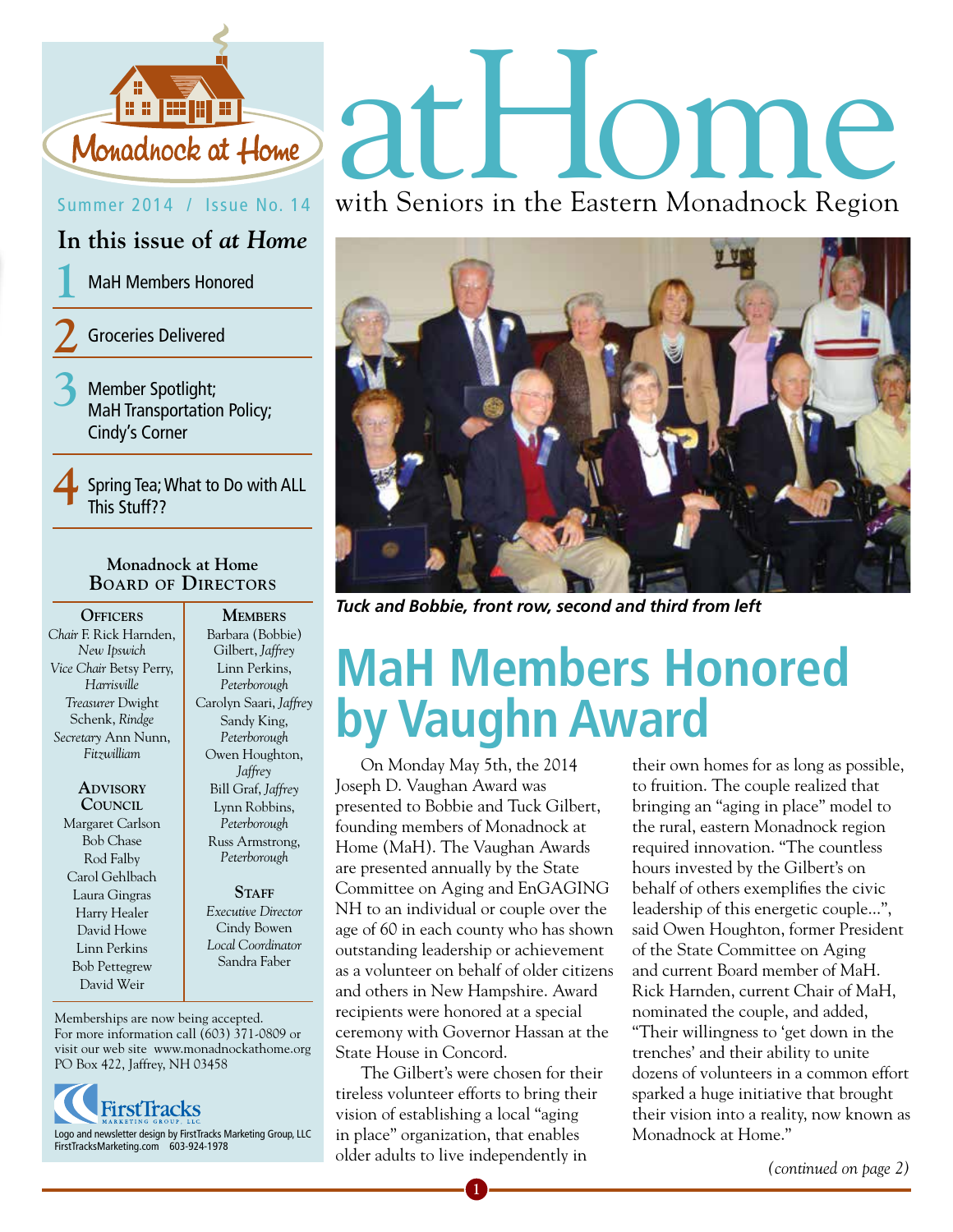In response to this recognition, the Gilbert's commented:

"We were touched and honored to receive the Vaughan Award and to have 12 of you come to Concord to share the occasion. We are glad to have been part of the birthing of Monadnock at Home along with Owen and Norma Houghton and Laura and Michael Redmond and then to be part of the expanded group who

came on board to develop and share the leadership of MaH.

In accepting this award, we see it as a tribute to that larger team of people who have helped bring MaH into operating existence (2010) and who continue to develop and sustain it with wisdom, caring and countless hours of time. You are incredible, each sharing your special talents on the Board, in committees, and with our

members. It's impossible to mention all your names, but you know who you are and we hope that you will feel that we accepted this award on your behalf also."

Soon to begin its fifth year of operation, MaH serves over 125 seniors in seven area towns. More information on the Vaughan Award and MaH can be found at www.monadnockathome. org or by calling  $(603)$  371-0809.

### **New—Groceries Delivered if Needed!**

From the very beginning, Monadnock at Home has offered a weekly trip to the grocery store. But what if you are housebound for a period and can't get to the grocery store even if a ride is provided? We are pleased to announce that we now have a system in place where you can order your groceries and have them delivered. Though the major chain stores were not ready to

participate, this program is made possible by the support of the following community grocery stores: The Hancock Market, The Harrisville General Store, Roy's Market and Nature's Green Grocer in Peterborough. Our sincere thanks to each of them!

So how will this work? The details are different from store to store and town to town, but

whatever town you live in MaH has a solution for getting groceries to you in the event that you are unable to get to the store. If you anticipate wanting this service, the first step is to call Cindy or Sandra (603-371-0809) and learn the details for your town. It will be a help if you can give a three day notice when you need groceries delivered.





#### You will find that

these participating stores not only have the basic groceries, but some also offer prepared meals. Be sure that you ask about them if that would also be helpful to you.

You may never need this service, but don't hesitate to call us if you do. This is one more way in which MaH is evolving to have things in place that will add to your peace of mind about staying in your home.  $\blacksquare$ 



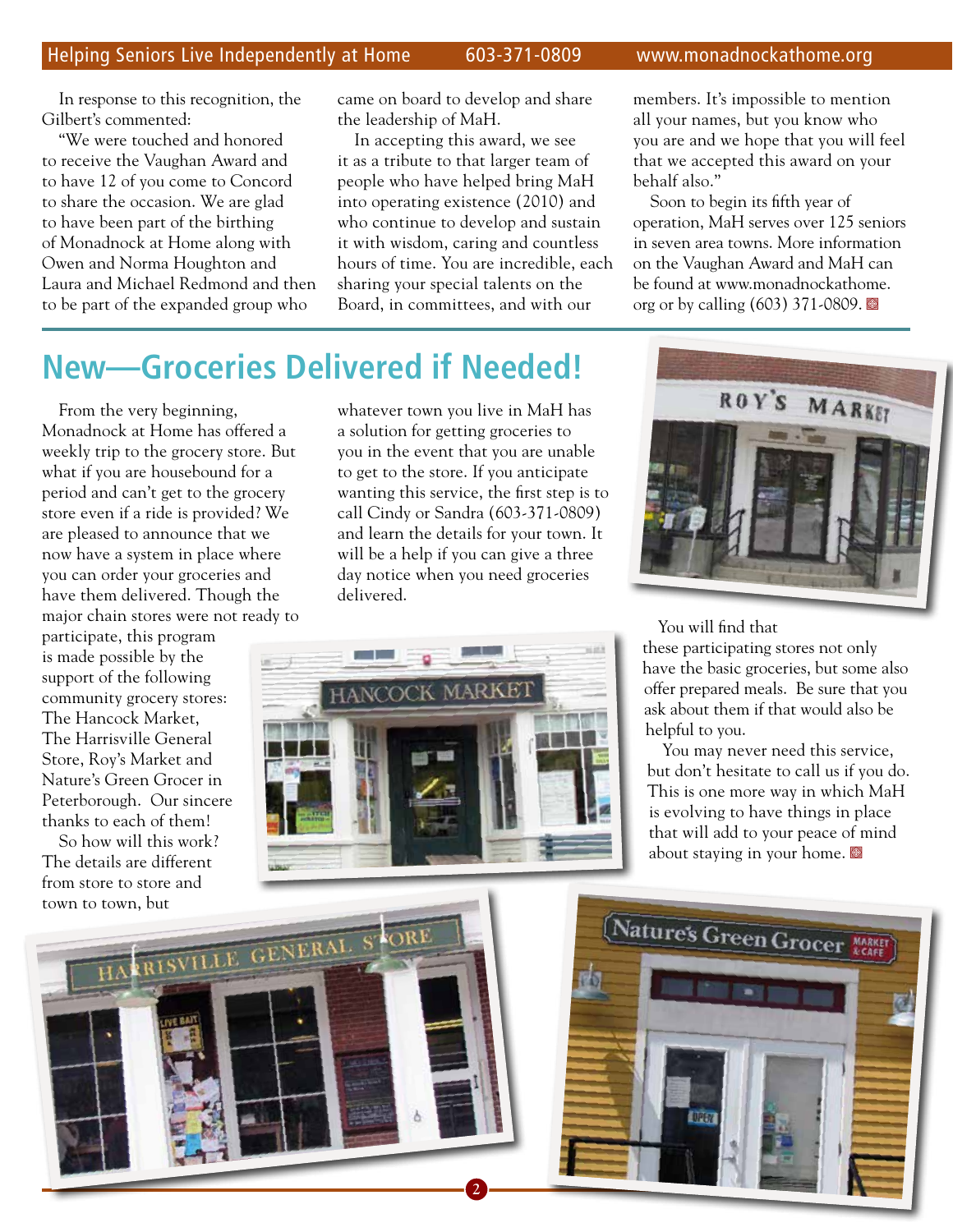#### **MaH Transportation Policy**

**Because transportation is one of our most requested services, we'd like to reiterate our policy:**

*MaH members are eligible for transportation with vetted volunteer drivers for once a week shopping, member events and medically related trips no farther than Keene, if drivers are available. Any other trips, e.g., to airports, the Dartmouth Hitchcock Medical Center, etc., will be via a paid provider.*

*In the case of inclement weather, volunteer drivers have the right to cancel an arranged volunteer activity, using school closings and/or highway advisories for guidance. In such cases, the volunteer will notify the rider and the Executive Director of the cancellation.* 

## **Member Spotlight**

Marjorie Lake has been a member of Monadnock at Home for about a year now. Because she hasn't been able to drive, she's taken advantage of our transportation services on many occasions. According

to Marjorie: "It's been wonderful. I would've been lost without it." Another benefit of membership Marjorie was eager to mention was the valuable information she received from attending our Medication Management seminar held last Fall. One of the handouts included a list of medications with a potential side effect of causing



falls. Marjorie discovered one of her newer medications was on this list and immediately followed up with her doctor to discuss a change.

In addition, MaH helped Marjorie with the process of contacting her local

post office to have the mailman deliver her mail right to her door rather than leave it in a cluster of mailboxes down the road from her. She has also made use of some of our service providers such as a handy man. In summary, Marjorie is a highly satisfied member of MaH and we are delighted to have her!

Cindy's Corner **Corner Corner Corner Propriet Constant Concept Contains Corner Corner Director** 

Hello everyone and welcome to the summer 2014 issue of "at Home!" The Monadnock at Home staff and Board of Directors are busy preparing for its fourth Annual Celebration. This year's gathering will be held at the Peterborough Players on Wednesday, June 4th from 4-6 PM. Following a brief business meeting, we will be entertained by Fred Marple, of Frost Heaves, NH! We are looking forward to seeing as many of you as possible. Any member who needs transportation to attend the meeting, please give us a call at 603-371-0809 and we'll be happy to see that you have a ride to and from the event from a MaH volunteer.

June is going to be a busy month for MaH! In addition to the June Annual Celebration, we have also planned a

bus trip to the Marsh-Billings-

Rockefeller National Historical Park on June 20th. Marsh-Billings is perhaps the national park that best tells the story of conservation. Our visit will include a guided tour of the Rockefeller mansion followed by a box lunch picnic. If you are interested and have not yet registered, please give me a call soon at 603-371-0809 to reserve your spot!

Please keep in mind that MaH office hours are Monday-Friday, 9am-5 pm. You can rest assured that anytime you call MaH, your call will be returned within one business day or less. In the event of an emergency, please call 911. Monadnock at Home staff will be available to assist you after any

such occurrence has been addressed

 by the appropriate emergency/medical professionals. Our member's safety is of the utmost importance to MaH!

On a final note, MaH's goal is to meet every member's transportation request in a satisfactory manner in partnership with the American Red Cross and Contoocook Valley Transportation Company (CVTC). Ride requests beyond our local area are referred to paid providers. Please refer to MaH's Transportation Policy noted in this newsletter. Also, a reminder to always call MaH to schedule your service providers so that we have a record of which providers are used and how often they are used.

I hope this issue of "at Home" finds you healthy and safe! Happy Summer!